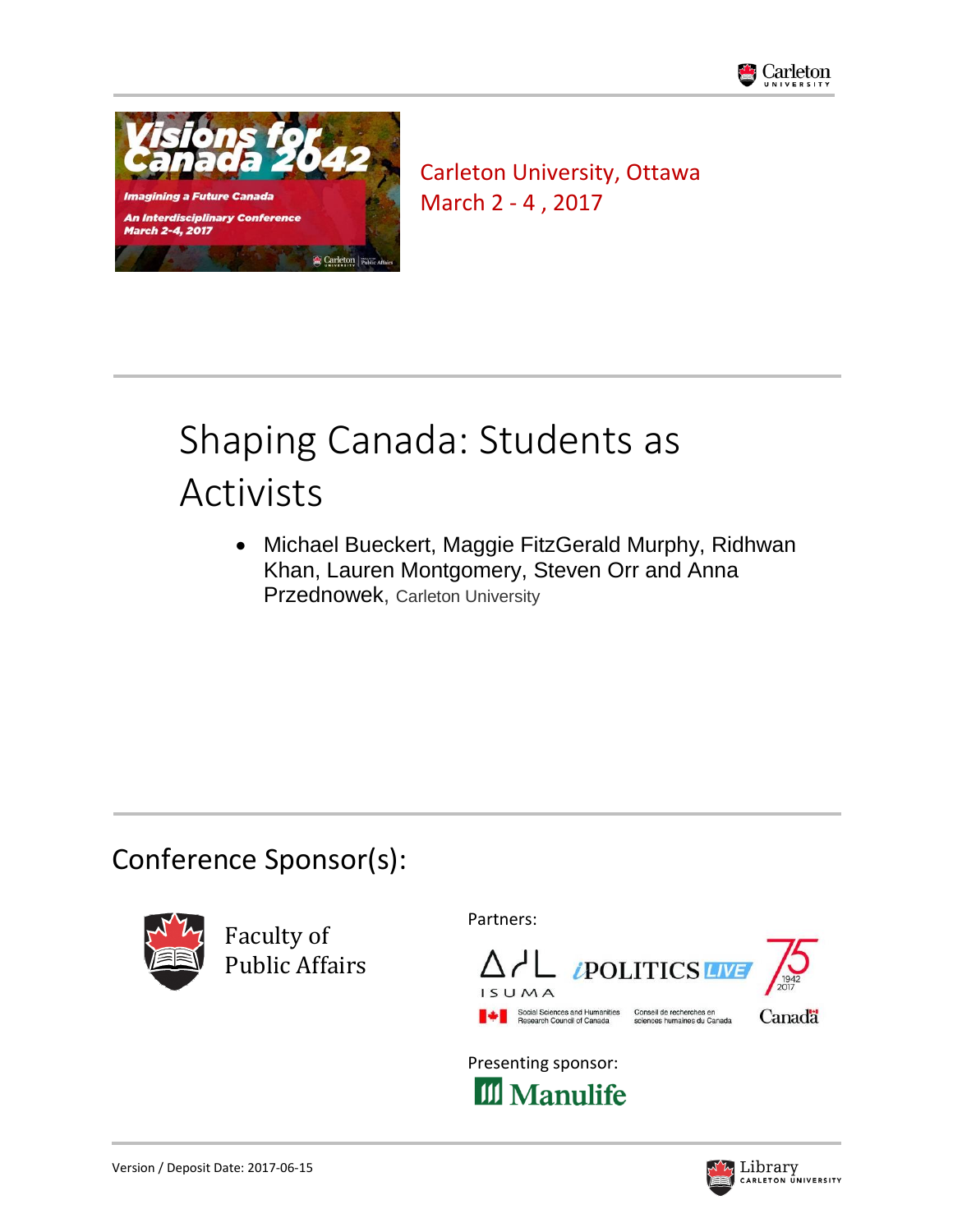#### **Shaping Canada: Students as Activists Presenters:**

- Michael Bueckert is a PhD candidate in Sociology and Political Economy at Carleton University. He has extensive experience in the student movement at Carleton, having served as the President of the Graduate Students' Association, the Graduate Caucus Chairperson of the Canadian Federation of Students–Ontario, and is currently a student representative on the university's Board of Governors. He is also involved in the Palestinian solidarity movement.
- Maggie FitzGerald Murphy is a PhD student in the Department of Political Science and the Institute of Political Economy, Carleton University. Her research is centered on the ethics of care, governing norms, critical political theory, and feminism, and she is a member of the social justice group Reproductive Justice New Brunswick.
- Ridhwan Khan is currently an M.A. student with the Institute of Political Economy, Carleton University. His research interests include critical legal studies, critical race theory, political economy, and American politics. Ridhwan served as panel moderator.
- Lauren Montgomery is a doctoral candidate in the Department of Sociology, with a specialization in Political Economy, at Carleton University. Lauren is a dedicated student-activist, who has been leading the student fight against rape culture at Carleton University.
- Steven Orr is a doctoral candidate in the Department of Political Science at Carleton University. He has been involved in provincial and federal electoral campaigns. He also runs a podcast on Canadian politics and has an active Twitter account on all things political.
- Anna Przednowek is a PhD candidate in the School of Social Work at Carleton University. Prior to pursuing her PhD, Anna worked for over 14 years in South-Western Ontario as a social worker. Her research weds her clinical practice experience and her concern for the conditions that affect the lives of people labelled with Intellectual Disabilities and their caregivers.

# 1. **Introduction**

This roundtable is meant to provide a space for students to discuss our experiences as activists and to consider some of the major challenges we face as we try to envision and work towards a 'better' Canada. In particular, we aim to explore how our particular positionalities as students create unique opportunities and obstacles as we strive to act as agents of change for a variety of causes, ranging from formal political party campaigns, to the reproductive justice movement, to immigrant/migrant rights activism, and more.

# **2. Opening Remarks**

*Anna Przednowek:*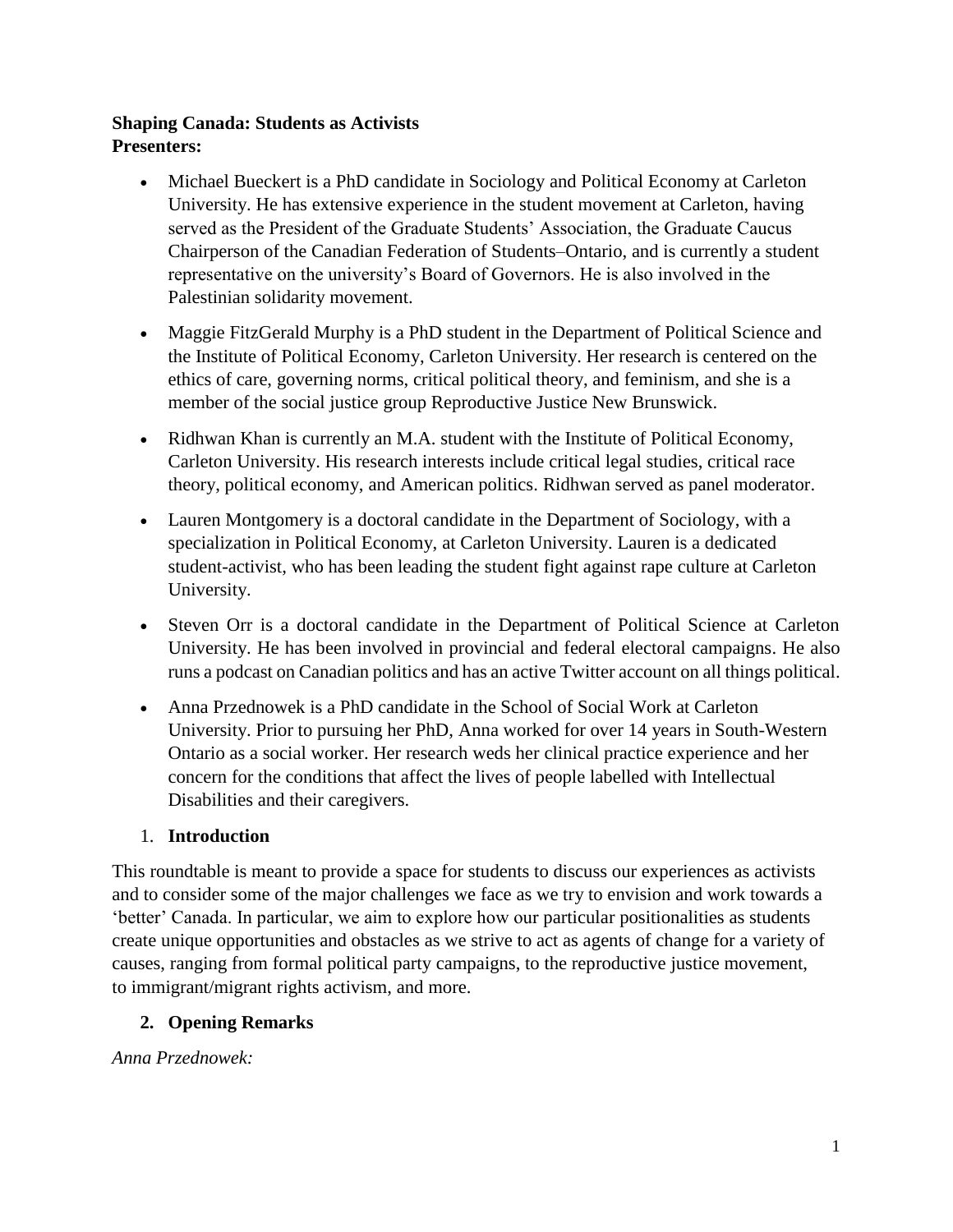*Steven Orr:* There is something strange about sitting on a panel about students as activists when the work that I have done that perhaps qualifies me to sit here is fairly tradition: I have worked on both federal and provincial election campaigns from political parties, not from without. Which is fine by me, because I think that sort of work is meaningful and important, but it removes me somewhat from the label of "activist". By and large this is a good thing, because I am not entirely sure what is to be gained by distinguishing what perhaps some of these other panels will label as their activist experiences and my attempts to negotiate the levers of political power from within mainstream politics and political institutions. This is especially true in the way that activism has become somewhat of a dirty word in the contemporary political landscape – in much the same way that special interests and lobbyists have for prior eras, which continue to influence the way groups approach politics to this day. Meaningful and engaged politics requires having a vision for how one wishes the future to be, to maintain the norms and values of the present into the future or to change them. That, more than anything else, is what positions me as a political actor in addition (and complementary) to my status as student.

*Michael Bueckert:* Over the last few years I have been active in the student movement. This has involved campus-based activism, as I had leadership roles with the Graduate Students' Association and currently serve as a graduate representative on the Board of Governors, but I've also been involved provincially and nationally through the Canadian Federation of Students.

One of the major priorities for the student movement has been pushing for affordable and accessible postsecondary education, and specifically for a national education strategy and the elimination of tuition fees. In this way students have been articulating a transformative vision in which post-secondary education would be valued in society as a right and as a public good.

Additionally, students have been active in fighting for students' rights on campus, and pushing back against corporatization, which is a trend in which universities are increasingly run as for-profit businesses rather than as communities of scholars. At Carleton we have been protesting changes to the university's governance structures and working to democratize the university, especially at the Board level.

I've also been involved in various forms of human rights activism on campus, and specifically within the Palestinian solidarity movement. Campus-based activism plays a key role in this struggle, as universities provide a space where it is possible to truthfully discuss the issue. In the broader context, it is not possible to criticize Israeli policies without being demonized and stigmatized, and false accusations of anti-Semitism have the effect of significantly suppressing speech. Therefore boycott campaigns, workshops, and other educational initiatives are critical in challenging and re-shaping the political consensus.

*Lauren Montgomery:* My activism began and is rooted in the Canadian student movement and the Canadian labour movement. Prior to my work at CUPE 4600, I was the VP-External of the Graduate Student's Association at Carleton, and the Treasurer of the National Graduate Caucus for the Canadian Federation of Student's (CFS). During my PhD I held multiple positions at CUPE 4600, the union representing TAs and CIs at Carleton. As the VP-Internal and Women's Caucus Chair, I worked as the stakeholder for the union on the creation of the Carleton Sexual Violence Policy.

CUPE 4600 advocated for a survivor-centered policy, geared towards addressing root causes of sexual violence. We focused on challenging the toxic 'risk management' approach that the upper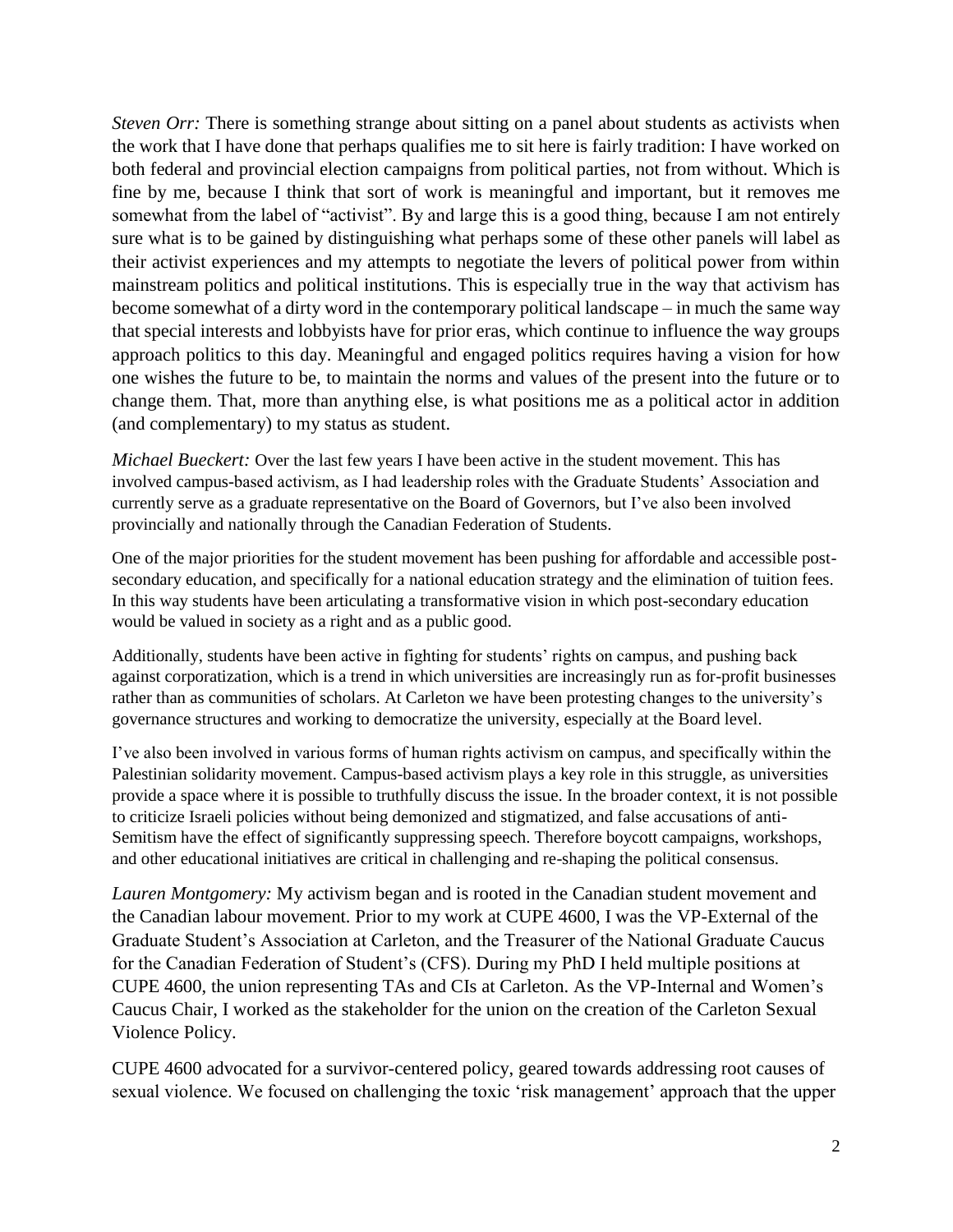level administrators of the university took towards the policy, and emphasized the need for a survivor-centred policy that supports survivors/victims of sexual violence. Survivor-centered policies are ones that recognize the severity and complexity of sexual violence, and are geared towards treating survivors with compassion and respect. We sought to highlight that sexual violence is a community issue that requires community solutions. In the text of the policy, this meant including the term and application of intersectional lens to the understanding of sexual violence; and the inclusion of the terms rape culture, and survivor-centred. In practice this meant advocating for increased access to trauma-informed mental health and medical services; consent training in undergraduate and graduate orientations; mandatory training for all new employees, faculty, and volunteers; consent training incorporated into curriculum; and, increased funding for Equity Services (who provide some services to survivors/victims of sexual violence).

Engaging in anti-violence activism as a student has some incredible benefits and challenges. Particularly working within the labour movement on campus, which is still an area that is ripe with sexism and racism. I am eager and thankful to be able to speak to some of these challenges and benefits today.

*Maggie FitzGerald Murphy*: The majority of my recent activism has been linked to reproductive justice. In particular, I've been working with a group called Reproductive Justice New Brunswick. Formally, the mission statement for this group is:

Our mission is to work towards building a place where all people can access the healthcare they need to thrive and are empowered to decide if, when, and how to have or parent children, with dignity and support.

In practice, however, we have spent the past 4 years largely working to change provincial legislation which greatly restricts access to abortion services in New Brunswick. Most notably, when Henry Morgantaler passed away, we fundraised the money necessary to purchase the Morgentaler Clinic in Fredericton, and hired a doctor from Vancouver to come and operate the clinic. This clinic is one of only two places where you can receive a medical abortion in the province, and also focuses on providing health care to queer and trans- folks.

We are very proud of this achievement, although much work remains to be done in terms of providing accessible abortion services. For instance, abortions performed in the clinic are not covered under the New Brunswick health care system, and will cost patients about \$800 out of pocket. While abortions performed in the Moncton Hospital – the only other in-province site offering abortions – are covered, patients are required to go to Moncton for an initial assessment, and then to return two weeks later for the actual procedure. This requires a lot of travel for patients from various parts of the province, and is also very expensive in terms of time – time away from work, from family responsibilities, and so on. Furthermore, when these patients return to their homes, there is no systemic provision of after and follow-up care.

Because these barriers persist, I've continued to work with RJNB, despite now living here in Ottawa to pursue graduate school – although this arrangement has resulted in its own challenges. I look forward to discussing some of the joys and frustrations of the student-activist nexus with you all today.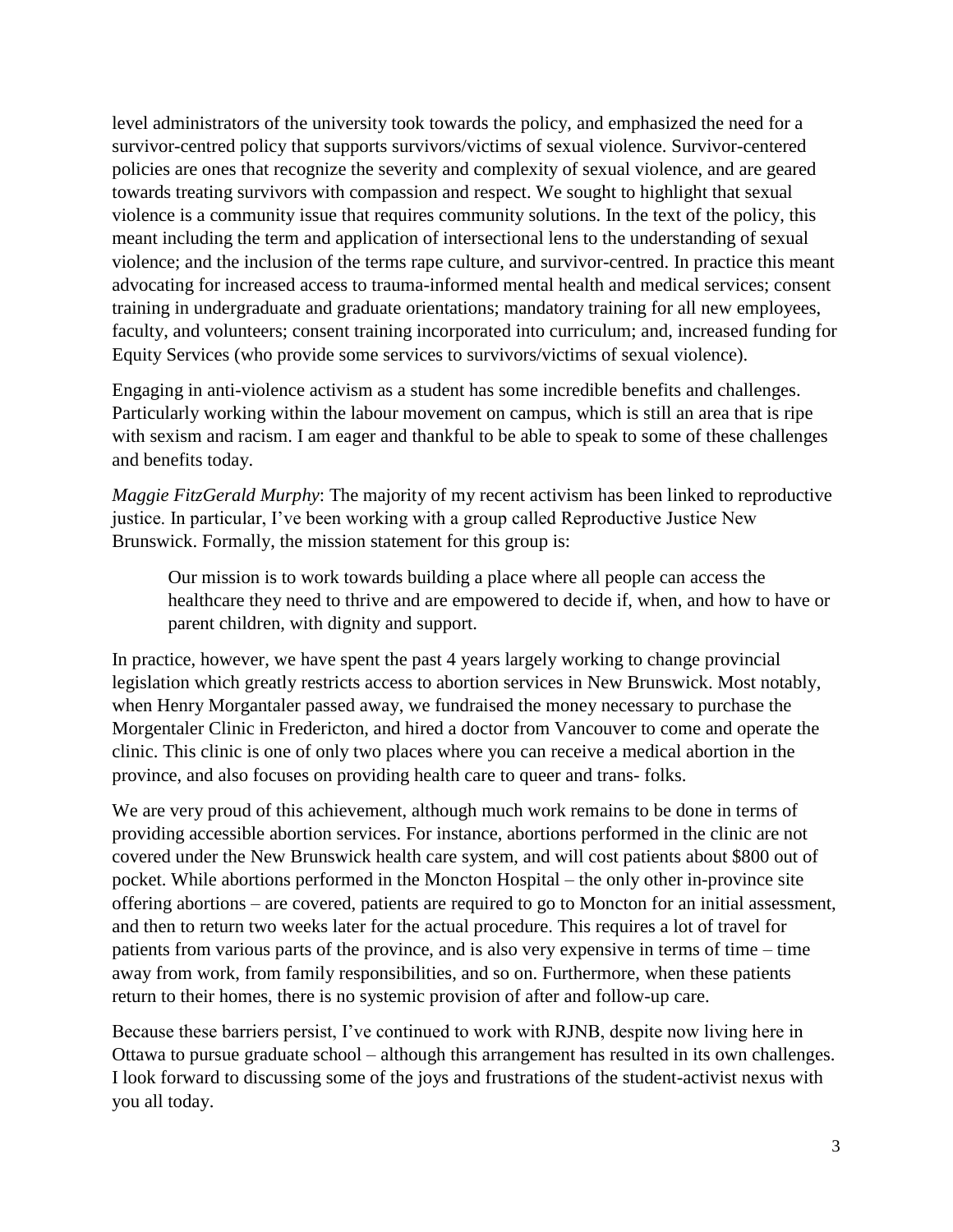## **3. Questions:**

a. What does activism look like for us, as students? What do we mean by activism?

#### *Anna Przednowek:*

*Steven Orr:* As a student – and as someone beginning his career as an educator – it is spirited, thoughtful, and informed debate about the issues that matter to us, as students, and those around us who have significant influence over our ability to act in this space. Universities are these strange spaces unlike the educational institutions we came out of prior, and unlike the workplaces we will go to afterwards. The freedom to explore and express ideas, often no matter the content or context of those thoughts, is unmatched for this brief period in our lives. And I think it has the capacity to shape the broader society in which we are embedded. So, by activism (insofar as I accept the term) I mean the challenges we face here and the challenges we put out into the broader world *from* here.

*Michael Bueckert:* Activism takes many different forms, and can look like demonstrations and direct action, or research and lobbying, for example. In the student union context, activism often looks like struggles for representation; that is, fighting to include students meaningfully in university decisionmaking. Although representation is not a particularly exciting cause, there are significant implications for the ability to influence decisions on tuition fees, strategic planning, and policies regarding sexual violence, so that these decisions better reflect the actual priorities of those who study and work on campus.

As a side note, it is somewhat unique that everyone on this panel is a graduate student, as in my experience student activism is by and large led by undergraduates, whose leadership and energy is incredibly inspiring.

It is worth pointing out that today we [the panelists] are mostly talking about left-wing activism. There are, of course, conservative activists on campus as well, and especially at Carleton. However, these rightwing and centre-right student "leaders" are largely concerned with maintaining the status quo and building positive relationships with administration, rather than advocating on behalf of students. It is not just a matter of the lack of militancy: their priorities are fundamentally at odds with the vision and goals of my student movement which seeks to challenge existing power relationships and redistribute resources in a more egalitarian manner.

*Lauren Montgomery:* I see the term activism as a deeply personal thing. I often understand activism as a series of actions that are in some way designed to push for positive and progressive social change. I define activism very broadly. I define activism to be understood in a broad way that encompasses various activities such as letter writing campaigns, protests, and direct actions, along with other forms of activism. Obviously, activism occurs at all points on the political spectrum; however, as an activist who considers themselves on the left, I obviously consider positive and progressive social change to progressive social change to the left side of the political spectrum. Activism for me means creating and building a strong movement on the left.

*Ridhwan Khan:* Activism, for me, is advocacy for social and political change in whatever capacity one is able to contribute or engage. This includes participating in various advocacy organizations and campaigns (including formally political or direct action via protest and civil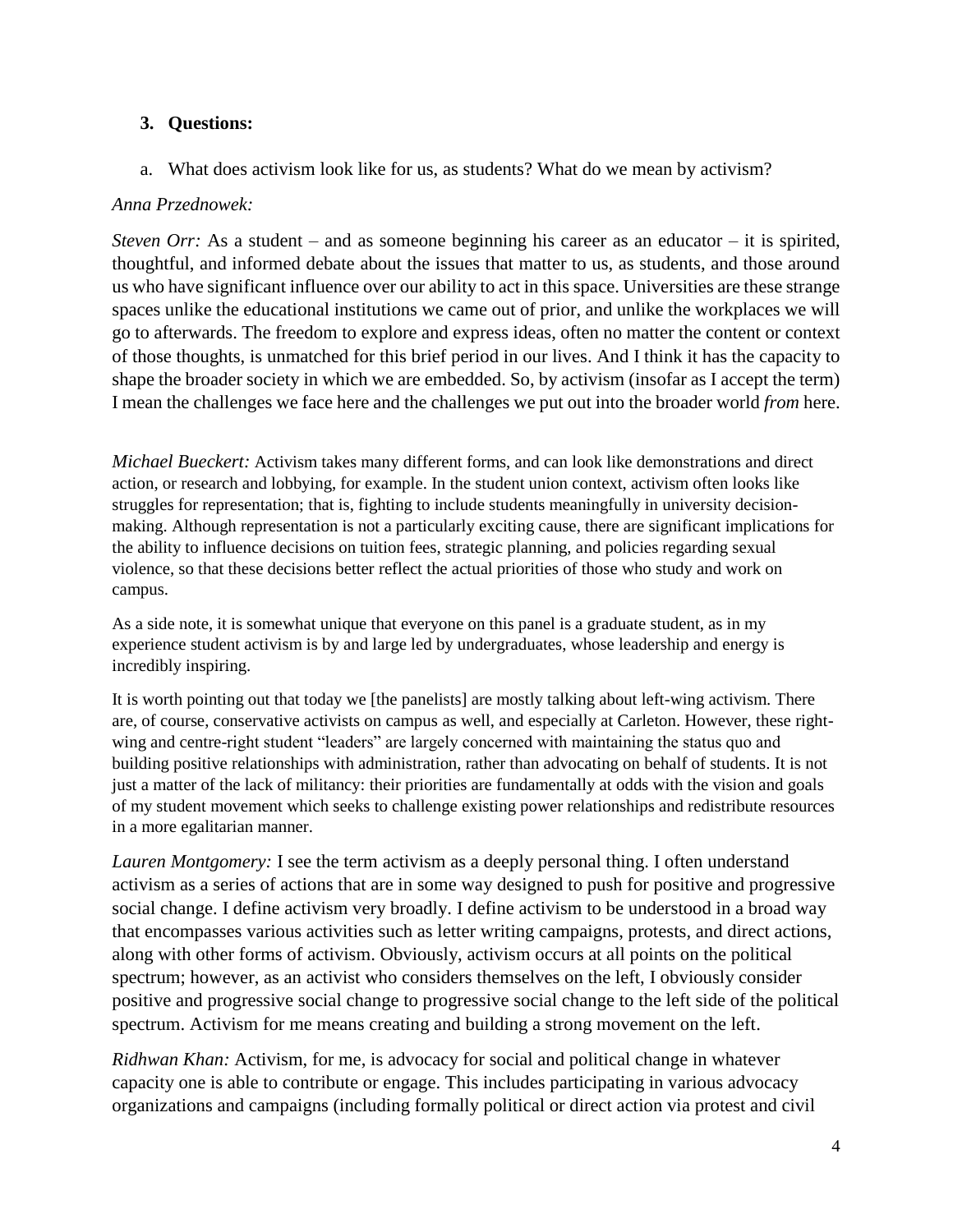disobedience), teaching (in the capacity as a TA) and learning (developing and challenging knowledge), union work, or community work. While these options may seem varied and arguably collapse activism with ordinary work, any action or measure that contributes to political change and addressing injustice and inequality produces activism.

*Maggie FitzGerald Murphy*: Activism, to me, is simply rigorous action to promote social and political change, and to address social injustices. Thus, I see research, teaching (both formally and informally), union work (for students, largely as TAs), attending conferences and developing transnational networks, and of course, meaningful participation in various organizations, like the ones we heard about in the opening remarks, as forms of activism.

b. What are some of the challenges of working as a student-activist, and what are some of the benefits?

## *Anna Przednowek:*

*Steven Orr:* Burnout, plain and simple. As a drawback, obviously. I know that when I got started, I never took the time to real consider my health – in all its forms – when given the opportunity to participate in discussions about the issues I found meaningful. I still don't really. Which has all kinds of impacts on everything from my physical wellbeing to my mental health to completing my schoolwork. The reality for me is that I view myself as incredibly privileged to have these opportunities now, at this point in my life where I have my health and the free time to throw myself at them (and the money to "waste" my free time in such an unproductive manner). As such, I see it as something of an obligation to do everything that I can, while I can, especially because there are those who can't take up the challenges in the same way.

*Michael Bueckert:* Through activism and organizing I have developed a completely different set of skills, which complements (and in some ways helpfully counter-acts) how we are trained to operate in academia. For example, my in case it has helped me learn how to write and speak in political and accessible language, which avoids jargon and is to the point. I find this tremendously valuable, and I hope that I am successful in translating some of these skills into my academic work.

There is a degree of overlap between my course of research and my activist work, that this poses a challenge in negotiating the line between supposedly "objective" research and "biased" activism. To an extent this binary is artificial and unhelpful, but there is an ounce of truth: as student-activists our research is motivated by a desire to change the world (following Marx), and there is a real risk of becoming attached to certain ideas or conclusions, or otherwise compromising our better academic judgment. After all, our research conclusions may have real-world implications for movements that we support, and the last thing we want is to undermine them. I am not sure if I have figured out how to address this tension, but it is something that we constantly be aware of.

*Lauren Montgomery:* Personally, there are so many unique challenges and benefits to engaging in activist work while simultaneously engaging in academic labour (as both a student-as academic work is a form of labour, and as a teaching assistant and research assistant). I firmly believe that being engaged in activist oriented and social justice oriented research requires that I remain concerned about my surroundings-and in this case the nature of academia. For me, this desire to challenge and push for progressive change in the space in which I learn and work (i.e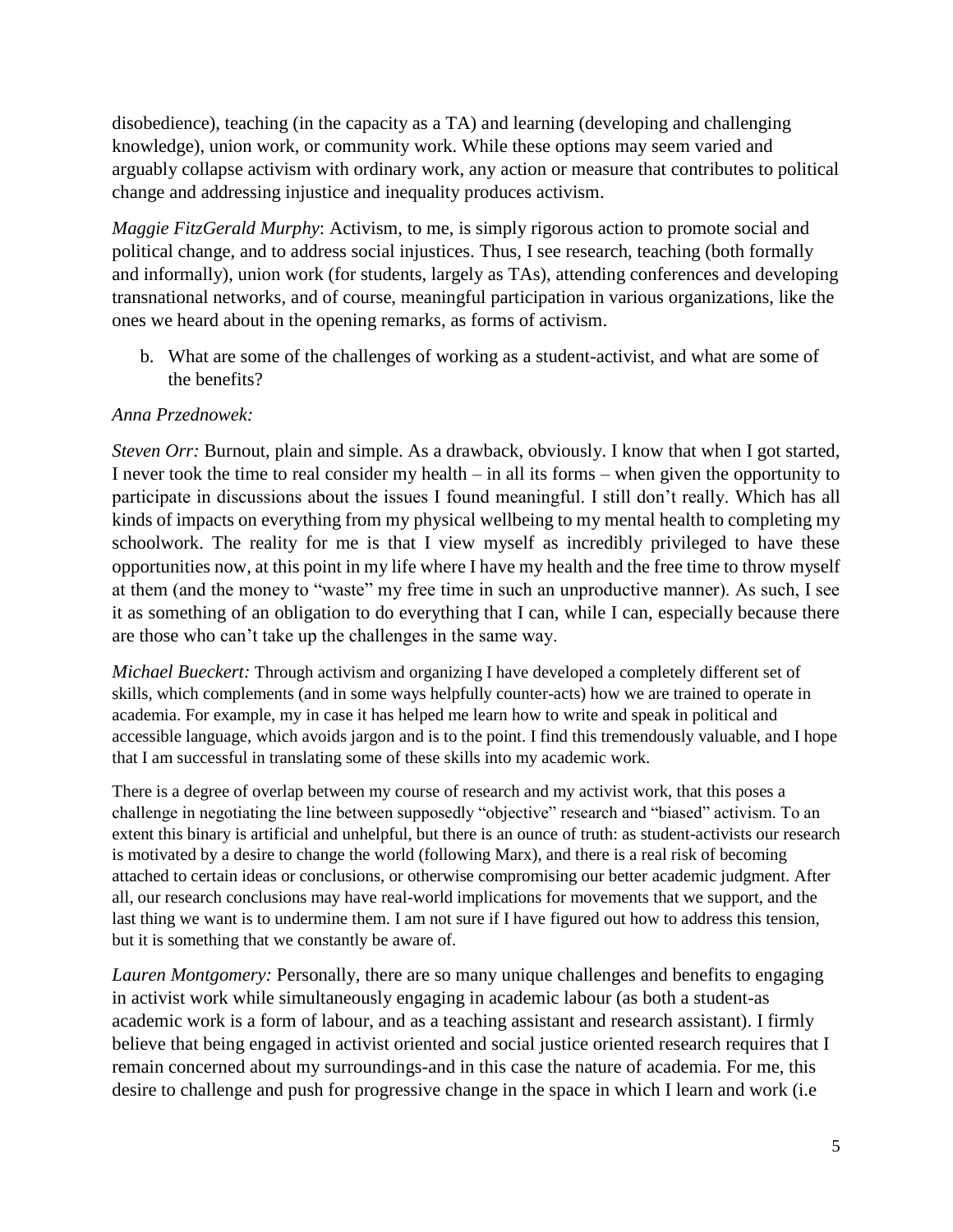the University) is a crucial component to my academic work as well as my personal growth. My PhD doesn't mean anything to me if I am not working to push for positive and progressive social change in academia. I consider it a benefit and a privilege to be able to push for progressive change in this space. In addition, activist work not only leads to positive changes in our surroundings, but activism can also be a significant space for personal growth and challenges as well as an amazing space to make friends and connections within our communities. This positive personal growth includes the privilege to be able to take the time and emotional space to be able to learn and unlearn oppressive behaviours and systems and to be able to challenge them. To some degree there are less constraints to engaging in activism as a student than when you're working in the community or for government.

In addition, being able to engage in different forms of activist organizing (for example direct actions, letter writing campaigns, working in the labour movement, and doing anti-violence activism) has allowed me to grow confident and to develop skills that I wouldn't have had the chance to without it. For example, I learned how to handle media, to develop clear and articulate messaging around the issue of sexual violence; to strategize effectively and to develop long term campaigns dedicated to long term and short term objectives (around the issue of ending sexual violence); to develop new and different ways of engaging in public speaking and public education. Due to my activist new opportunities for professional development arose. For example, I was able to provide training for incorporating consent culture into the classroom for teaching assistants (and some professors), and how to handle disclosures of violence and addressing sexual violence through union structures. In addition, I was able to bargain new language around sexual violence and harassment. This allowed me to learn about the process of collective bargaining and the process of writing new language for collective agreements.

Of course, balancing academic labour and activist is challenging because all of these activities require both time, and emotional and intimate labour. This often means that time will be taken away from our school work, our friendships, and our relationships. In addition, it means that sometimes getting my PhD work takes longer than the required timelines that the university imposes. Engaging in academic work along with activism challenges how both of these types of labour are conceptualized, quantified, and qualified. This leads to a fundamental unsettling of the traditional ways that academics and academic labour are understood and seen both by students and the university.

In addition, I think it is pertinent to highlight that one significant challenges for many activists, myself included, especially those who do anti-violence activism is that many of us face violence from our peers and from individuals within institutions due to the activism that we do. You have to be able to get up the next day and the days after and face those peers and other individuals. I am often firmly reminded that the struggle to address rape culture and to foster a culture of consent is a constant project. This becomes especially poignant when I experienced victim blaming at the hands of my peers, or when I felt that my physical safety was no longer guaranteed given my public statements about the prominence of sexual violence and my own experiences with both sexual and domestic violence. I was constantly reminded of how fragile certain spaces, including academia could be and how quickly a space, which used to feel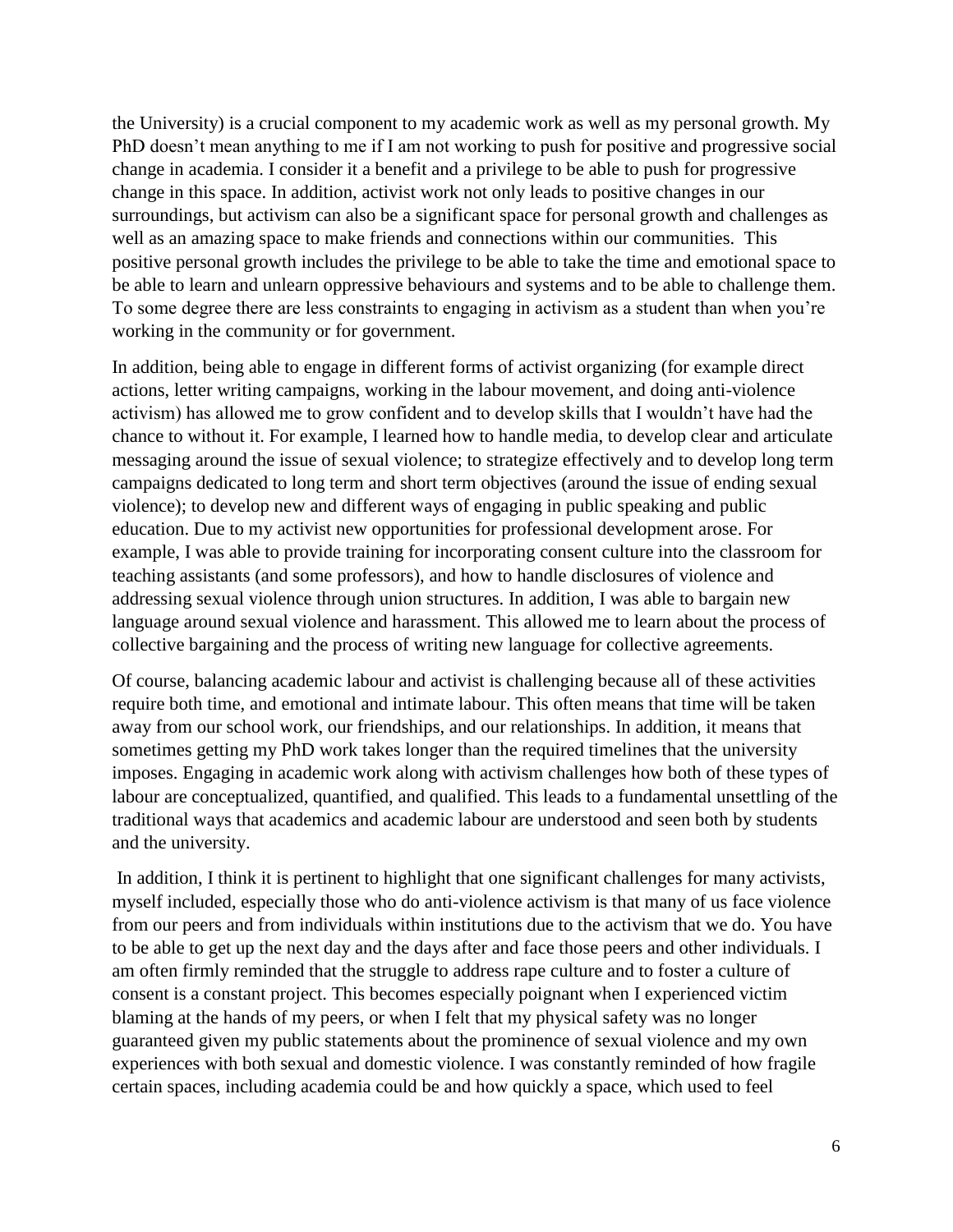somewhat safe could suddenly become violent. This became especially difficult for me when I heard my peers excuse the actions of rapists and condemn the actions of complainants and survivors. However, despite the emotional pain of that experience, I would argue that it was beneficial in that it forced me to really interrogate how I felt about activism within academia and amongst my academic peers, what the best methods and strategies were, and to really think about loving ways to address the heartbreaking experience in this work.

# *Ridhwan Khan:*

Challenges:

-Balancing school work (major research), demands of activism, and life

Benefits:

-The ability to actualize one's research through activist work. In addition, to be engaged externally in one's field or with one's interest via activism instead of being alienated (physically, mentally and intellectually) to the rigors of independent research and writing.

# *Maggie FitzGerald Murphy*: Challenges:

- moving to pursue school (severed ties, finding new organizations/movements that fit my concerns)

- work load – TAing/research/course work/life!

-precarity of student life: hard to fight for social justice and change when my own circumstances are often economically insecure

Benefits:

- I came to activism through critical thinking, which was fostered in the academy. I may not be an activist if it were not for my student role as well!

- Comradery of my fellow students, and the guidance I receive from professors, staff, and faculty who are also working very hard, every day, to foster change for the better.

c. How do we imagine the future of activism?

# *Anna Przednowek:*

*Michael Bueckert:* Students have different class interests than administrators, both in terms of their structural position in the university, and their class composition. This means that there will always be a need for campus-based activism, as students fight for their collective interests.

There are positive signals of change, however, in that left-wing politicians have recently begun to adopt our vision of tuition-free education (for example, Bernie Sanders in the US, and certain elements within the NDP). This suggests that the student movement is having a cultural and political impact, and I am excited to see where this goes in the near future.

Activists in the Palestinian solidarity movement have had a lot of success in terms of educating people about the Palestinian struggle and shifting public opinion. A major challenge going forward is the heavyhanded strategy by opponents to shut down pro-Palestinian activists. This strategy includes slandering students as anti-Semites, pushing governments to condemn the boycott, divestment, and sanctions (BDS) movement, and in some cases introducing legislation that prevents organizations and institutions from